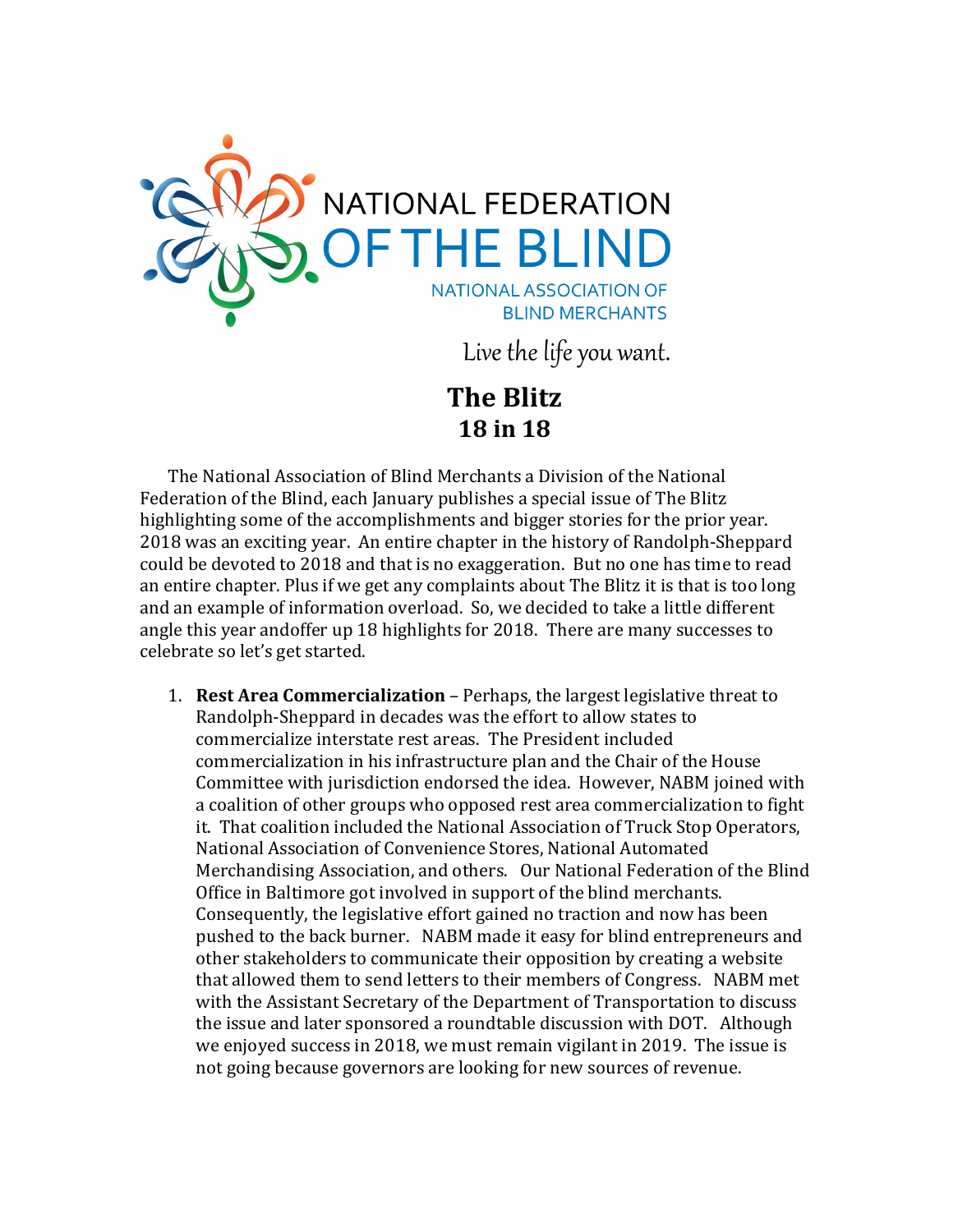- 2. **DoD Successes**  We could devote pages to Department of Defense issues. We won't analyze each arbitration decision or court ruling. DoD issues can best be summarized with the following:
	- *DoD Withdraws Proposed Rule*s In 2016, DoD published proposed rules that would have drastically impacted the Randolph-Sheppard priority for military dining contracts. The rules would have limited the priority to only a few contracts. The intent of the rules was to implement the Joint Policy Statement of 2006 which attempted to resolve the conflict over when the priority applies. NABM and the National Federation of the Blind led the charge in opposition to these rules. We created a website that allowed our stakeholders to generate over 5,000 public comments in opposition to the proposed regulations. We advocated with the Department of Education. We solicited help from members of Congress. We advocated with DoD and OMB. Ultimately, the Department of Education advised DoD that the Joint Policy Statement no longer represented the views of the Department. DoD was left with little choice except to withdraw the rules. Kudos to RSA and the Department of Education for its willingness to denounce the Joint Policy Statement; thus, bringing an end to DoD's attempt to torpedo the priority.
	- *The Priority Applies to DFA Contracts* In line with its stance that it no longer supported the Joint Policy Statement, Department of Education Secretary Betsy DeVos responded to an inquiry from Congressman Pete Sessions regarding the applicability of the Randolph-Sheppard priority to military dining contracts. Specifically, the Congressman wanted to know if the priority applies to Dining Facility Attendant (DFA) services. The Secretary was unambiguous in her reply. Her answer was yes. The letter was a shot in the arm for the Randolph-Sheppard community which had always maintained that this was the case. It also gave states ammunition in arbitration cases and court appeals where states had challenged the military's position that the priority did not apply. A federal judge in Texas who was hearing the State of Texas' appeal of a Fort Bliss arbitration panel decision took note of he letter and ruled in favor of the SLA. There were other arbitration panels who issued rulings stating the priority applies. 2018 was a huge year in terms of victories on this issue. However, the battle rages on. The military doesn't take much stock in the Secretary's letter or the court's rulings. They continue to issue solicitations without the Randolph-Sheppard priority forcing states willing to fight the fight to litigate. And you can bet there are folks trying to make the case with members of Congress that they need to change the law. This means we have to be even more vigilant in protecting our priority. We must do our part to educate members on this very important issue.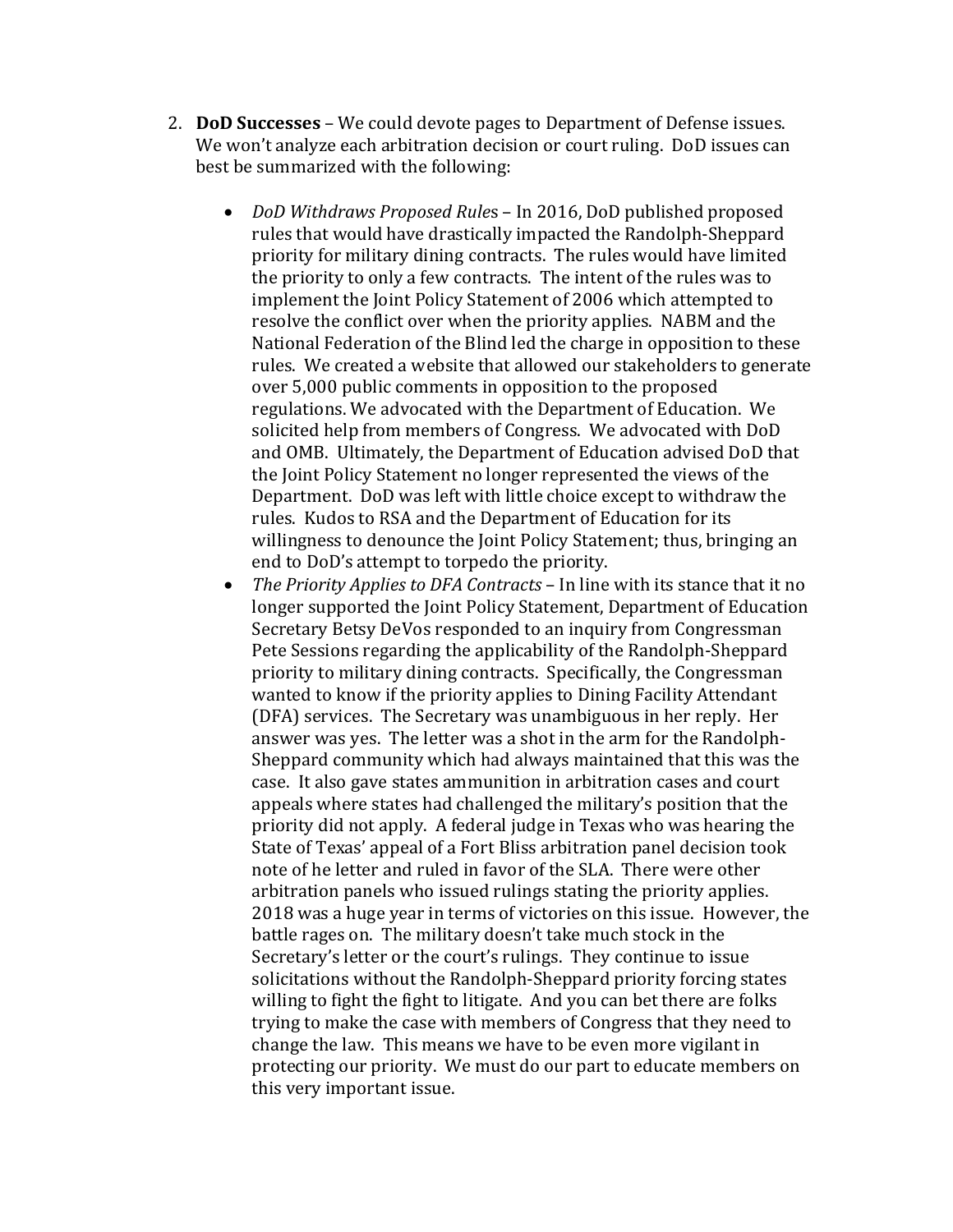- G*ames Being Played with Competitive Range*  Even in those cases where the military concedes that the Randolph-Sheppard priority applies, they still attempt to circumvent the priority. At Fort Dix, the Army said the priority only applies if the SLA's bid is in the competitive range so they set no competitive range. An arbitration panel ruled a competitive range had to be set. At Fort Benning, the Army ruled the SLA's bid to be outside of the competitive range but used some unorthodox procedure to make that determination. The SLA is challenging this. The prior year we saw the same thing at Fort Lee and now Fort Jackson is having issues related to the application of the competitive range. It seems to be the Army's new strategy.
- *Vending on Military Bases*  In early 2018, an arbitration panel in Florida ruled that the SLA has a priority to establish vending facilities at Tyndall Air Force Base. NABM provided expert testimony in that case. The panel went further and ruled that the SLA is also entitled to income sharing from vending machines operated by the postexchange. This was a landmark ruling and is in conflict with a federal court ruling in Texas over 25 years ago. The SLA has not gone to court to enforce the ruling. The hurricane practically leveled the base which is being rebuilt. The SLA hopes to address the issues as new structures go up or old ones are repaired. If unsuccessful, court will be the next step. If a federal court were to rule that SLA's are entitled to income sharing, it would be huge and would create dozens if not hundreds of opportunities for blind entrepreneurs nationwide.
- *Marines Reject SLA Bids for Multi-State Contracts* The Randolph-Sheppard community had high hopes that 2018 would be the year that an SLA would be awarded its first multi-state contract. California took the lead and submitted a bid for the military dining at the Marine bases in California and Arizona. South Carolina submitted a bid on behalf of South Carolina, Virginia, and North Carolina. Both states selected FSIG as its teaming partner. Unfortunately, both bids were rejected on technical grounds that were very suspect. South Carolina has filed for arbitration.
- 3. **BLAST Was a Texas Size Success**  Regardless of what your tool is for measuring a successful conference, the 2018 BLAST in San Antonio would qualify as a whopping success. Records were set for attendance and the quality of the programming was second to none. BLAST has become the premiere training and networking event in the Randolph-Sheppard community. It is THE event to learn, network, and to be inspired. We have been bombarded by questions about when and where the 2019 BLAST will be. Unfortunately, there will not be a full-scale BLAST in 2019. The next one will be in 2020 and we will be announcing the location soon. Instead, we hope to announce a smaller conference, a mini BLAST if you will, in the coning weeks. Be on the lookout for both announcements.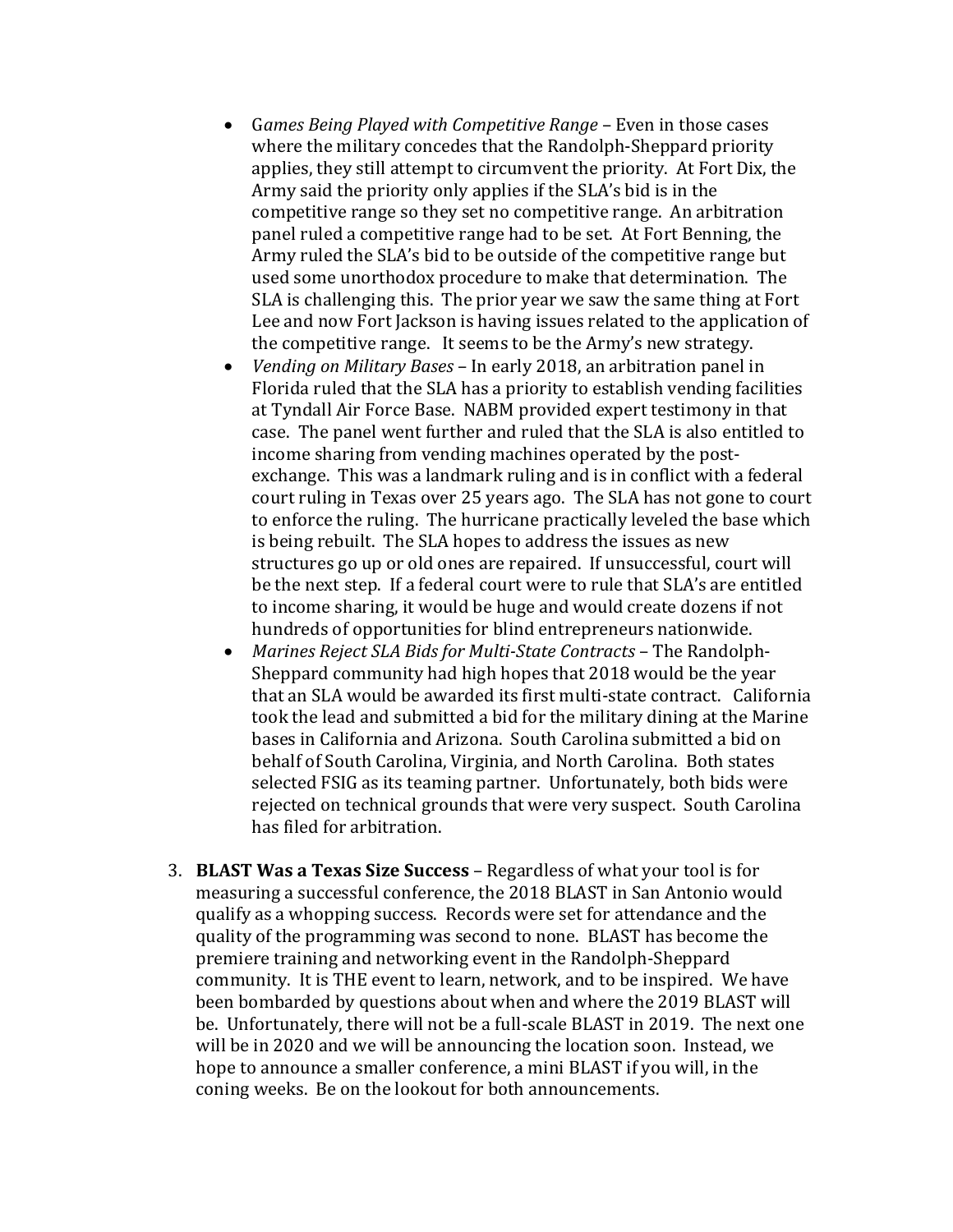- 4. **Regional and State Training**  In 2018, NABM sponsored one regional conference and contracted with one state to do its annual training conference. In September, we sponsored a two-day training conference in Des Moines, Iowa for the states in the Midwest. Approximately 50 SLA staff and blind entrepreneurs from Iowa, Nebraska, Kansas, Oklahoma, Illinois, Minnesota, Nevada, and Wisconsin attended. It was a great experience that included an afternoon at the U-Select-It manufacturing facility and headquarters. NABM expects to do more of these regional type trainings. In August, NABM contracted with the State of Tennessee to do its annual Statewide Managers Meeting. Again, the quality of the training was outstanding. NABM would like to have the opportunity to do similar training in other states. If you think you'd like to see a regional training in your area or your state wants to enhance the quality of its annual training conference, get in touch with Nicky Gacos or Terry Smith.
- 5. **President Gacos Launches Women's Initiative** In 2018, NABM President Nicky Gacos realized that women are seriously underrepresented in Randolph-Sheppard. He wanted to do something about it so he launched what is now being referred to as WiSE – Women's Initiative Supporting Entrepreneurship. The states were surveyed and it was determined that only 24% of current Randolph-Sheppard entrepreneurs are women. Furthermore, it was discovered that women are represented in even smaller percentages in the larger income facilities such as troop dining contracts. Melba Taylor, a blind entrepreneur from Maryland, is heading up the initiative. She conducted a workshop at BLAST and the group came up with recommendations on how to address the problems. Those recommendations have been incorporated into a white paper that will soon be released. You will want to watch for that.
- 6. **NABM Releases White Paper on GSA Issues** In recent years, the Randolph-Sheppard community has become increasingly frustrated by what it views as abuses of the law by the U.S. General Services Administration. NABM has had significant dialogue with GSA officials in Washington, D.C. but the problems persist. In an effort to get GSA's attention and to give the SLA's some ammunition in their fights to protect the rights of blind entrepreneurs on federal properties, NABM released a white paper that addresses a number of the problems. You can view the white paper by going to <https://blindmerchants.org/gsa-compliance-issues/>
- 7. **Hadley Training Becoming the Cornerstone of Entry Level Training** 34 blind individuals enrolled in the NABM / Hadley Institute for the Blind online entry-level training program in 2018. This represents approximately 30% of all newly trained Randolph-Sheppard entrepreneurs in the country. That percentage will continue to rise as more and more states look to cut costs and increase referrals. The on-line training accomplishes both.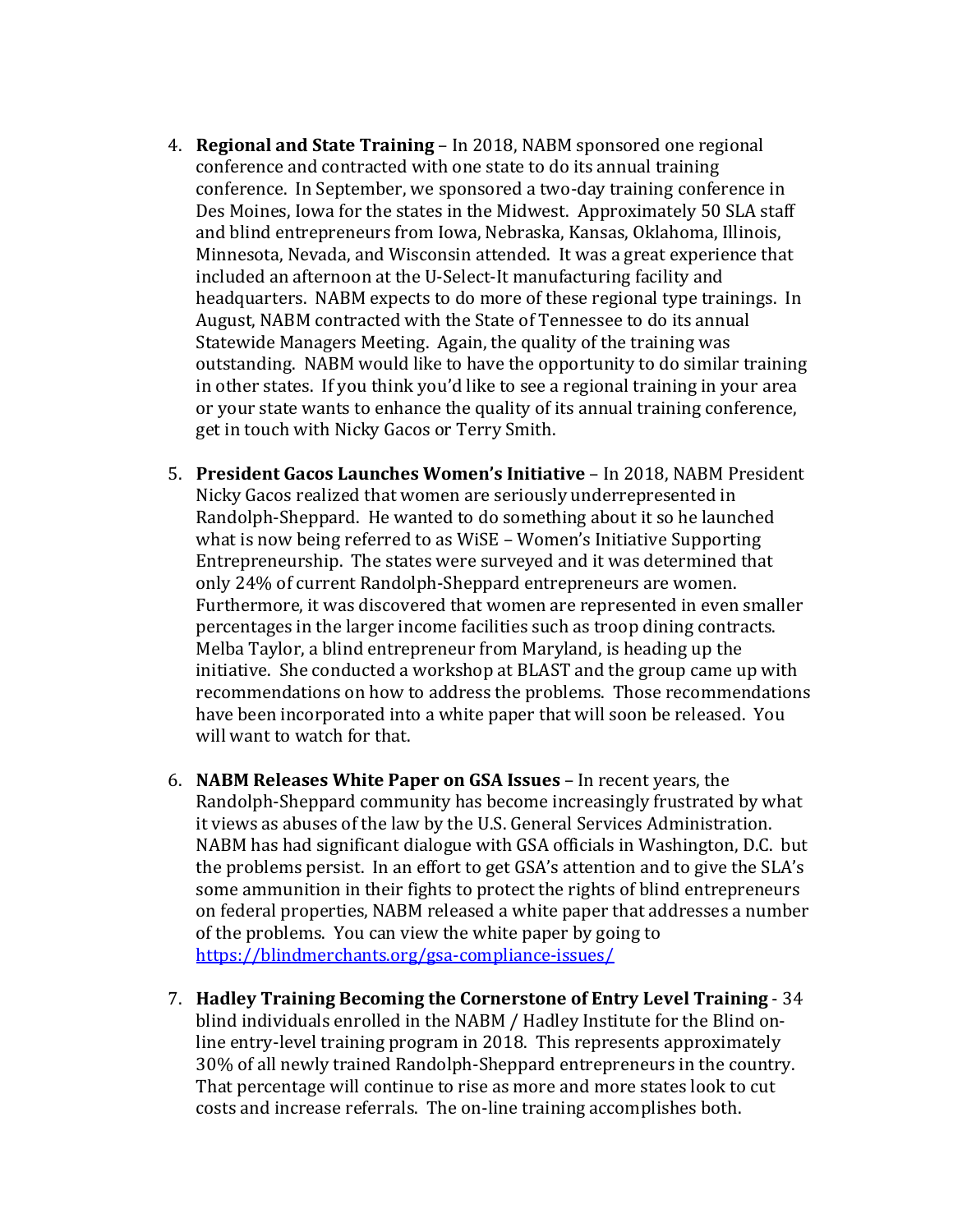- 8. **States Jumping On Board with Subscription Service** The number of states subscribing to the National Federation of the Blind Entrepreneurs Initiative (NFBEI) increased to 37 in 2018. They see value in the services that NFB and NABM have to offer and see great benefits in the training and technical assistance services that are being made available.
- 9. **Emerging Leaders Growing in Numbers** In May 2018, NABM conducted its third Emerging Leaders Training. This class was held in Washington, D.C. with 13 future leaders from 11 different states in attendance. NABM recognizes the need for future leaders in our community and is trying to develop the leaders of tomorrow.
- 10. **Critical Issues Conference**  NABM conducted a Critical Issues Conference in Washington, D.C. It was a two-day event that afforded an opportunity to discuss and address many of the challenges being faced by Randolph-Sheppard today. The highlight of the 2018 Conference was the roundtable discussions held with federal entities. Participants had an opportunity to sit down with representatives from the Department of Education, U.S. General Services Administration, and Department of Transportation to discuss critical issues specific to those federal agencies. During the conference, a work group identified the most critical issues. To review those go to <https://blindmerchants.org/critical-issues-conference/>
- 11. **Blind Entrepreneurs Let Their Voices Be Heard at D.C. Fly In** With the support of the National Federation of the Blind's national office, NABM sponsored its most successful D.C. Fly In ever with 125 individuals going to Congress to educate members about the Randolph-Sheppard Program and to urge their support of the Program. They talked with their members about 3 issues – rest area commercialization, the Department of Defense's noncompliance with the Act, and bureaucratic delays in RSA.
- 12. **NAMA News: The Partnership Grows** NABM President Nicky Gacos was re-elected to his second term on the NAMA Board of Directors. His reelection is reaffirmation of the importance of the role Randolph-Sheppard plays in the convenience industry as a whole. Nicky is helping raise that visibility. As an example of how the partnership has grown, a large contingent of blind entrepreneurs attended NAMA's Fly In which was held in July. What was NAMA's number one issue to push to members of Congress? It was rest area commercialization. That never would have happened just 5 or 6 years ago. NABM and blind entrepreneurs were also very visible at NAMA's One Show in Las Vegas. NABM helped sponsor a half-day of training especially for Randolph-Sheppard attendees.
- 13. **RSA Prior Approval and Policy Changes Pose Major Threats** Although RSA is to be applauded for its strong stance in support of Randolph-Sheppard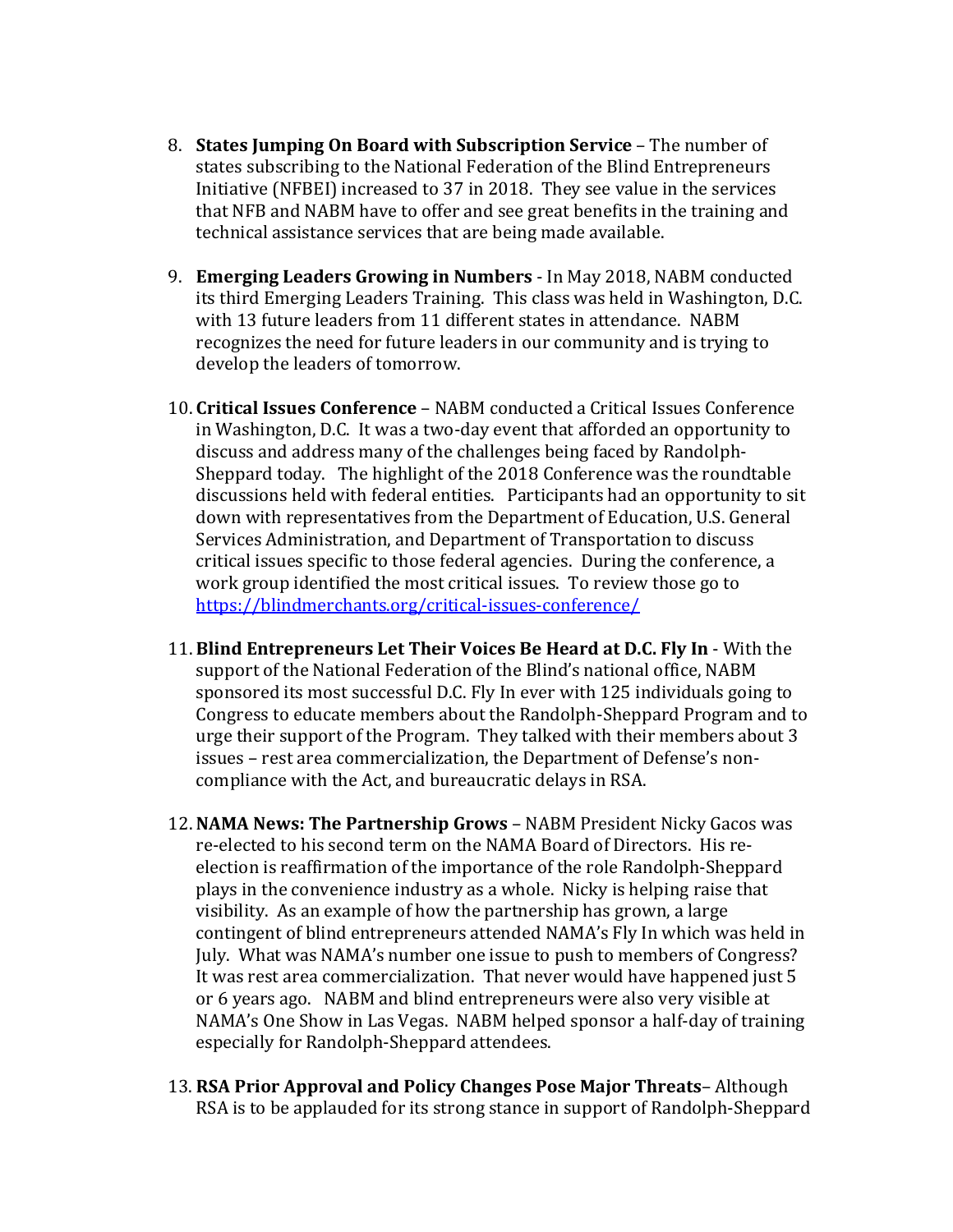against the Department of Defense, NABM and the state agencies are very concerned about two policy decisions. One requires state agencies to seek prior approval from RSA for all purchases that exceed \$5,000. Additionally, prior approval must be sought before the SLA can hold a Committee of Blind Vendors Meeting, conduct its annual training conference, and when sending blind entrepreneurs out-of-state to training conferences such as BLAST. But there is also growing concern about RSA's position on not allowing states to use federal dollars to renovate space for a vending facility. It has told states that such simple things as painting, putting tile down, running electricity or water, etc. are not allowable. This is a dramatic change that threatens opportunities for blind people to go to work. NABM has communicated its concerns in writing and has met with the Assistant Secretary in person. We proposed a number of recommendations to address the issues.

- 14. **Healthy Vending Issues Still on the Front Page** Blind entrepreneurs continue to face challenges as health advocates, particularly the American Heart Association, push for healthier foods in vending machines. They are advocating an unreasonable position in that in many instances they want every item in a machine to meet strict guidelines. In Louisiana, the American Heart Association convinced the Governor to issue an executive order requiring 100% healthy items in all vending machines on state property. It was an ill-advised strategy as it affected all state properties including the state universities. NABM got involved and solicited help from NAMA. NABM President Nicky Gacos facilitated a compromise. He traveled to Baton Rouge to meet with the Governor's Office and other officials and eventually brokered a deal whereby blind entrepreneurs would ensure that 25% of all vended products meet the NAMA Fit Pick guidelines. NABM supports offering healthier options to customers but it rejects the idea of mandates believing instead that the market should determine what products will be sold.
- 15. **Having SSDI Issues**? NABM continues to offer a service to its members who are experiencing problems with the Social Security Administration over their SSDI. The organization contracts with a nationally recognized Social Security expert who aided several dozen blind entrepreneurs in 2018. He also prepared information that all blind entrepreneurs should know about SSDI and unincurred business expenses. These are posted on our website and can be viewed at [https://blindmerchants.org/ssdi-instructions-vendors](https://blindmerchants.org/ssdi-instructions-vendors-randolph-sheppard-program-2019/)[randolph-sheppard-program-2019/.](https://blindmerchants.org/ssdi-instructions-vendors-randolph-sheppard-program-2019/)
- 16. **On the Road Again** NABM made on-site visits to 26 states presenting at annual blind vendor meetings, providing training to Elected Committees of Blind Vendors, conducting staff training, and/or providing technical assistance on Randolph-Sheppard compliance and best practices;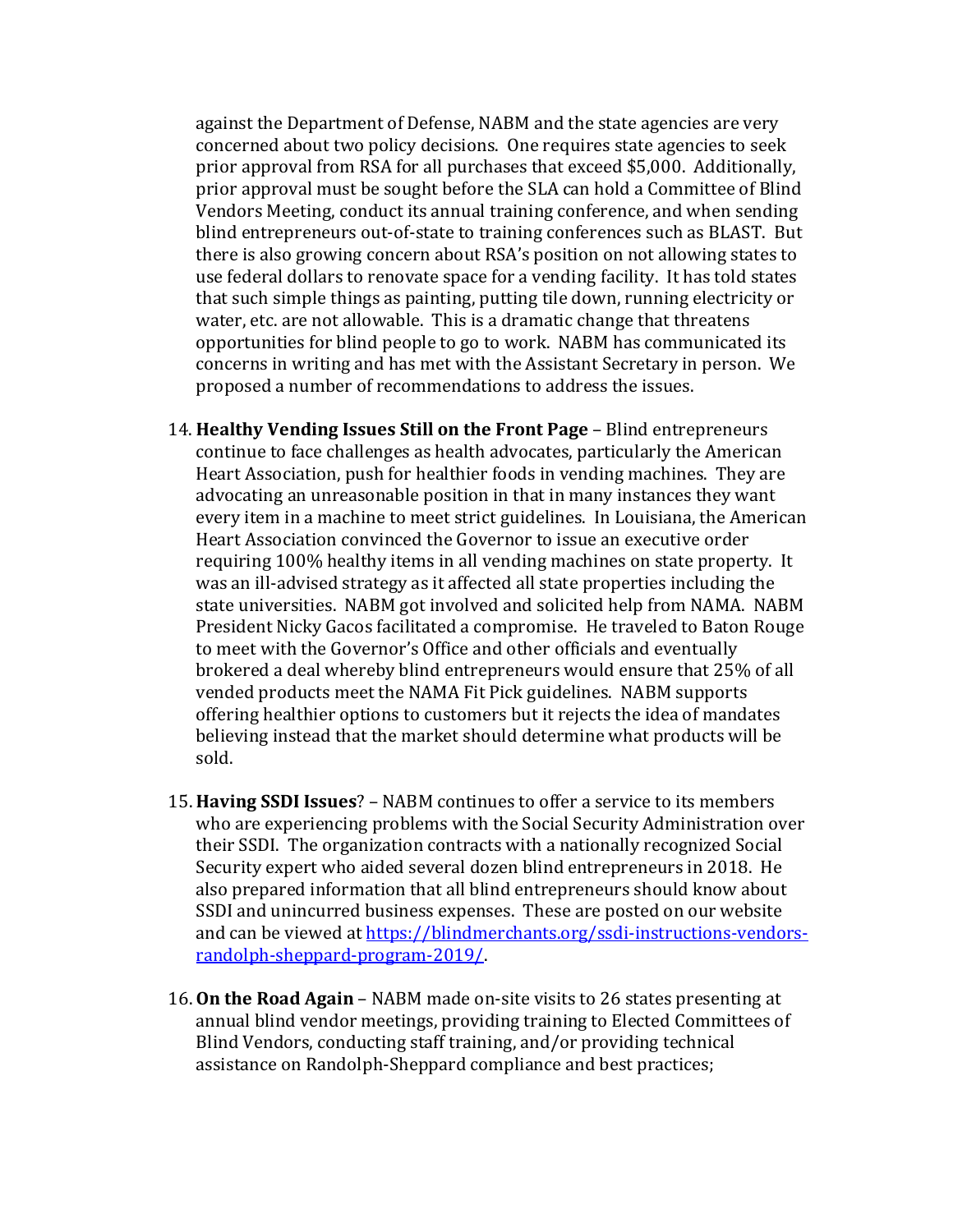- 17. **Accessibility is a Priority** The National Federation of the Blind is a strong advocate on accessibility issues. NABM President Nicky Gacos is carrying on that tradition when it comes to the accessibility of micromarkets. He is devoting much time and resources to assisting companies who manufacture micromarket kiosks in making them accessible for blind users. This will remain a priority until all micromarket kiosks are accessible for blind users and blind business owners.
- 18. **National Federation of the Blind Convention News** NABM members joined 2,500 other blind men and women in Orlando in July for the NFB national convention. As always, the merchants division held its annual business meeting in conjunction with the convention. The meeting included a strong training component. Earlier in the year, NABM held its midyear meeting at the Washington Seminar in D.C. Blind entrepreneurs joined hundreds of other blind individuals in educating members of Congress about blindness issues.

Yes, 2018 was a very busy year. 2019 is already shaping up to be just as busy. NABM is prepared to work hard to protect Randolph-Sheppard and create new opportunities for blind entrepreneurs.

## *Dates to Remember*

- $\triangleright$  April 10–12 National Council of State Agencies for the Blind Spring Conference in Bethesda, Maryland
- April 24-26 National Automatic Merchandising Association One Show in Las Vegas
- May 20-21 Critical Issues Conference, Washington, D.C.
- $\triangleright$  May 20-22 Emerging Leaders Training Washington, D.C.
- $\triangleright$  July 7-12 National Federation of the Blind National Convention in Las Vegas, Nevada
- $\geq$  July 16-17 NAMA Fly In

*Check Us Out on Facebook –* Like the National Association of Blind Merchants on Facebook and keep up with the latest and greatest when it comes to Randolph-Sheppard.

*You Can Still Hel***p** – Do you like what the National Federation of the Blind and NABM are doing to advocate for the program on a national level and to assist individual state programs and blind entrepreneurs? Do you enjoy reading The *Blitz* and being kept informed about what is going on in the Randolph-Sheppard community? If so, we can use your financial support. Over half of our support comes from the NFBEI subscriptions, but we count on donations to make up the rest. If you would like to contribute to the cause, we would welcome your donation. You can donate by sending a check to: